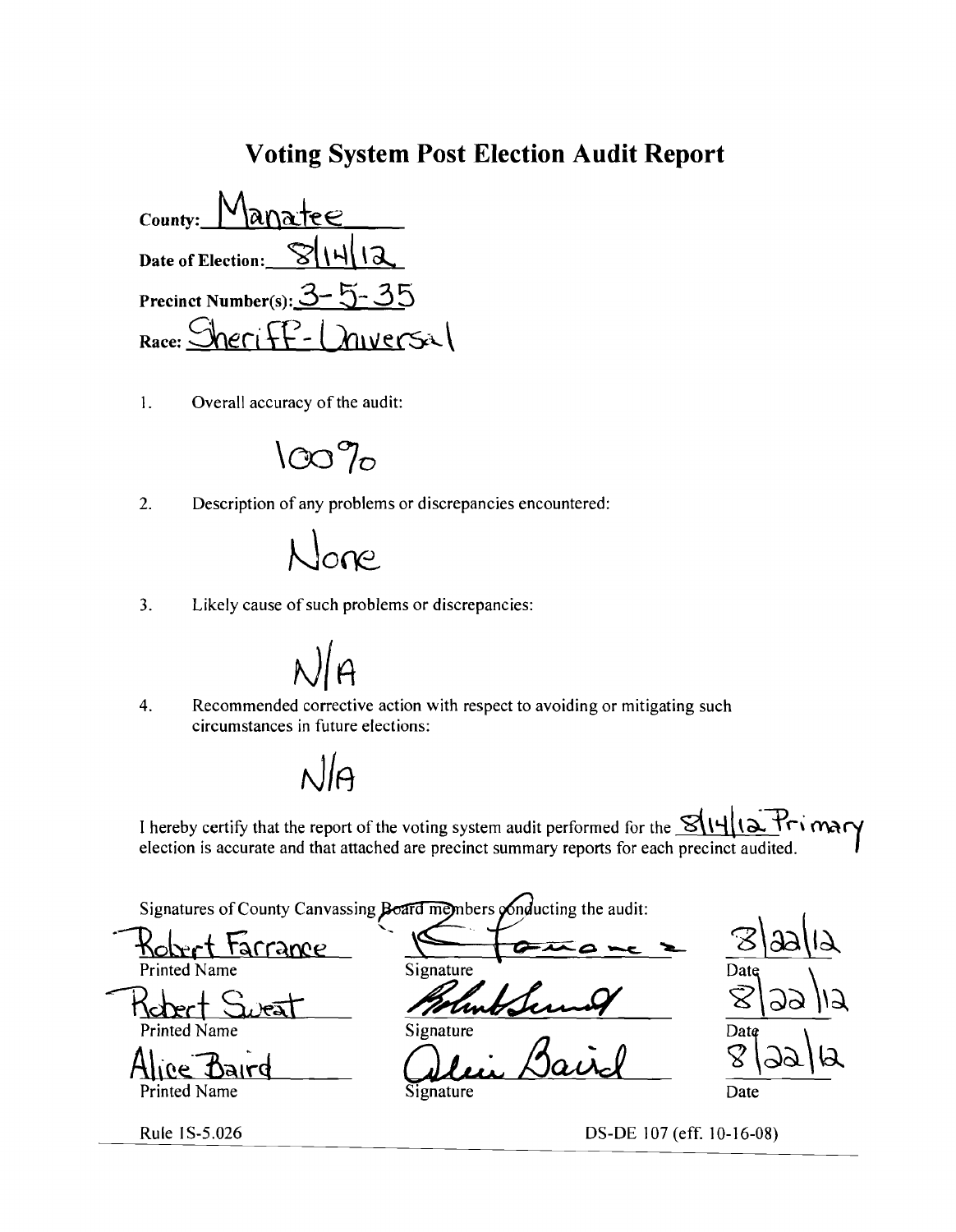| County: Manatee                                                     |
|---------------------------------------------------------------------|
| Date of Election: $\mathbb{S}\backslash\setminus\setminus\setminus$ |
| <b>Precinct Number:</b>                                             |
| Race: Streiff Universal                                             |

### Audit Team Worksheet DRE Ballots

|                                                   |                          |                          | <b>Manual Audit Tally</b> |               |
|---------------------------------------------------|--------------------------|--------------------------|---------------------------|---------------|
| <b>Candidate or Issue</b>                         | <b>Early Voting (EV)</b> | <b>Election Day (ED)</b> | <b>Provisional (PV)</b>   | <b>Totals</b> |
| W Brud Steppe                                     |                          |                          |                           |               |
| Waldren<br>$P_{\mathcal{M}}$                      | تتقم                     |                          |                           |               |
|                                                   |                          |                          |                           |               |
|                                                   |                          |                          |                           |               |
|                                                   |                          |                          |                           |               |
|                                                   |                          |                          |                           |               |
|                                                   |                          |                          |                           |               |
|                                                   |                          |                          |                           |               |
|                                                   |                          |                          |                           |               |
| <b>Write-in Candidates</b>                        |                          |                          |                           |               |
| <b>Undervotes</b>                                 |                          |                          |                           |               |
| <b>Audit Team Members:</b><br>はにい<br>Printed Name |                          | <b>Signature</b>         | $\int_0^1$                |               |

Audit Team Members:

L'''''~t\_\_\_\_ C,-S"O"o Q.

Printed Name Date Date Signature Date

Printed Name . Saint-State . Second Law Signature . Second Signature . Second Date . Date

 $\mathcal{L}^{\mathcal{L}}$ 

--"'~~--~ r\~ .~\<):':A~\'~ 1 - - \

Rule IS-5.026 DS-DE 105A (eff. 10-16-08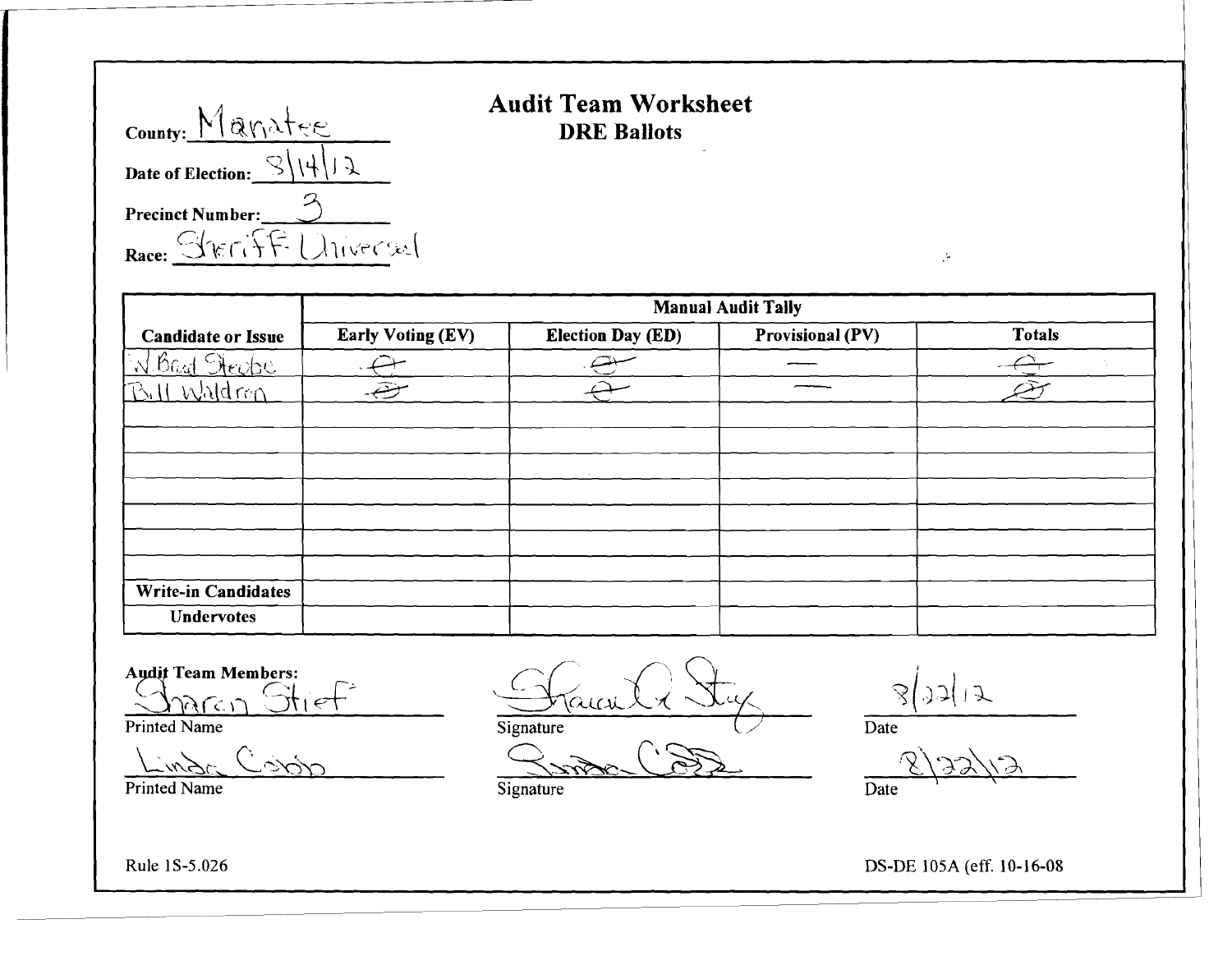| County: Manatee                |
|--------------------------------|
| Date of Election: $\Im$     4. |
| <b>Precinct Number:</b>        |
| Sheriff-Universal<br>Race:     |

## **Audit Team Worksheet**   $DRE$  Ballots

|                                      |                          |                          | <b>Manual Audit Tally</b> |                          |
|--------------------------------------|--------------------------|--------------------------|---------------------------|--------------------------|
| <b>Candidate or Issue</b>            | <b>Early Voting (EV)</b> | <b>Election Day (ED)</b> | <b>Provisional (PV)</b>   | <b>Totals</b>            |
| teate.                               |                          |                          |                           |                          |
| $\overline{\mathfrak{G}}$<br>Naldron | $\pi$                    | $\propto$                |                           |                          |
|                                      |                          |                          |                           |                          |
|                                      |                          |                          |                           |                          |
|                                      |                          |                          |                           |                          |
|                                      |                          |                          |                           |                          |
|                                      |                          |                          |                           |                          |
|                                      |                          |                          |                           |                          |
|                                      |                          |                          |                           |                          |
| <b>Write-in Candidates</b>           |                          | --                       | -                         | ÷                        |
| <b>Undervotes</b>                    |                          | حسب                      | سعست                      | $\overline{\phantom{m}}$ |

**Audit Team Members:** 

harch Otiet

Printed Name

 $\overline{C}$ 

 $\overline{a}$ 

Printed Name

 $\sqrt{4}$  $\tau_{\alpha\varsigma\sigma\nu}$ Signature 3 mars (3) Signature (SD

 $\sqrt[3]{2a(12)}$ 

 $\mathcal{G}^{\mathcal{G}}$ 

Date

 $(6/3)$ Date

DS-DE 105A (eff. 10-16-08

Rule IS-5.026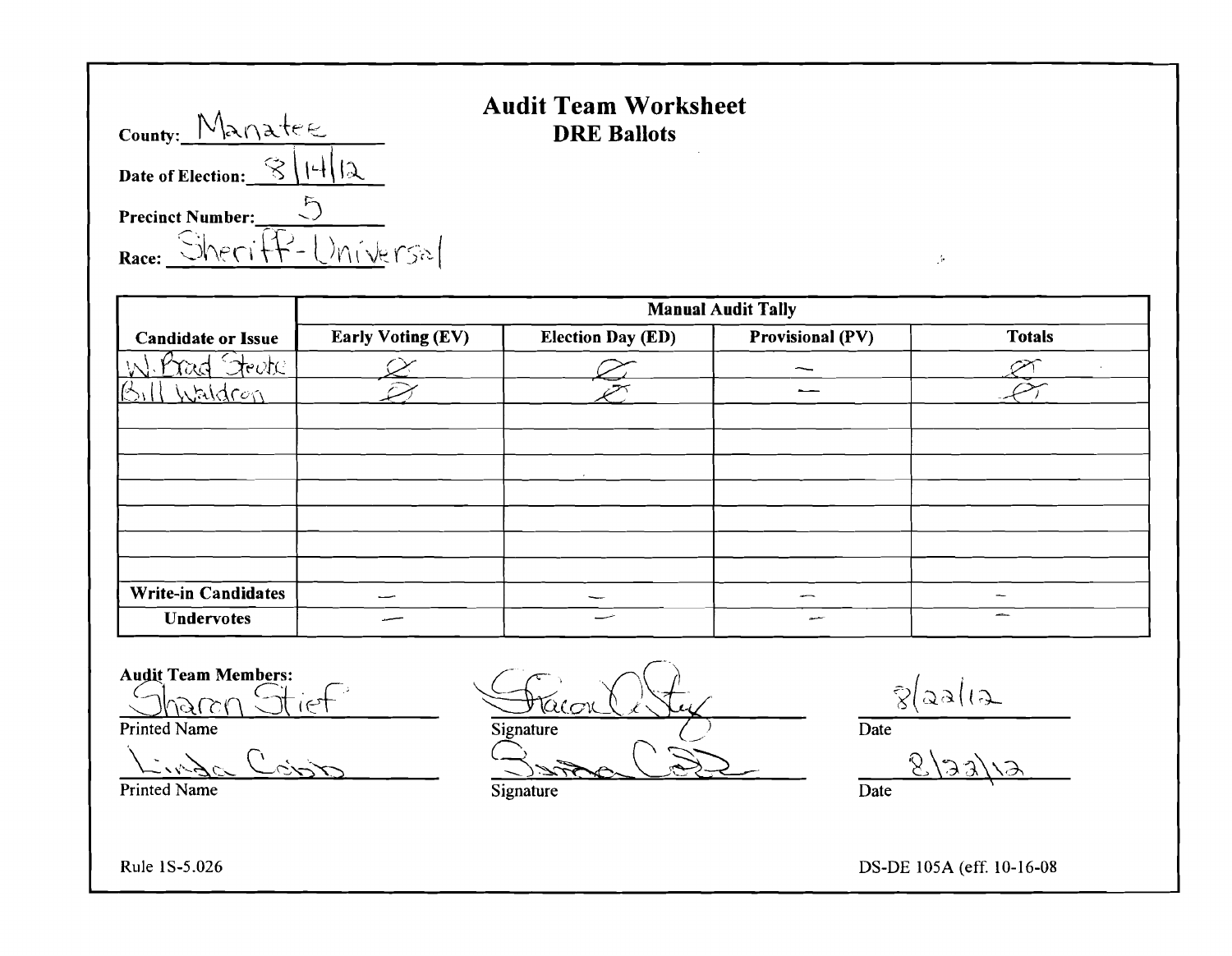| County: Manatre                          |
|------------------------------------------|
| Date of Election: $\sqrt{ \mathcal{A} }$ |
| <b>Precinct Number:</b> $35$             |
| Race: Sheriff-Universal                  |

### **Audit Team Worksheet**  DRE Ballots

|                                             |                          |                          | <b>Manual Audit Tally</b> |                |
|---------------------------------------------|--------------------------|--------------------------|---------------------------|----------------|
| <b>Candidate or Issue</b>                   | <b>Early Voting (EV)</b> | <b>Election Day (ED)</b> | Provisional (PV)          | <b>Totals</b>  |
| teube.<br>$ \overline{\mathcal{N}} $<br>VAC |                          |                          | $\sim$                    |                |
| $(R_i)^t$<br><u>Waldran</u>                 |                          | يتطمه                    | سىد                       | $\hat{\sigma}$ |
|                                             |                          |                          |                           |                |
|                                             |                          |                          |                           |                |
|                                             |                          |                          |                           |                |
|                                             |                          |                          |                           |                |
|                                             |                          |                          |                           |                |
|                                             |                          |                          |                           |                |
|                                             |                          |                          |                           |                |
| <b>Write-in Candidates</b>                  |                          |                          |                           |                |
| <b>Undervotes</b>                           |                          |                          |                           |                |

Audit Team Members:<br>State of *I* 

Printed Name

 $\frac{S(s)}{s}$  (3 )  $\frac{14}{s}$ Printed Name Signature Date Date Date Date Development of  $\frac{S(\text{g})}{\text{g}}$   $\frac{S(\text{g})}{\text{h}}$ 

 $\mathcal{G}$ 

Rule IS-5.026 DS-DE 105A (eff. 10-16-08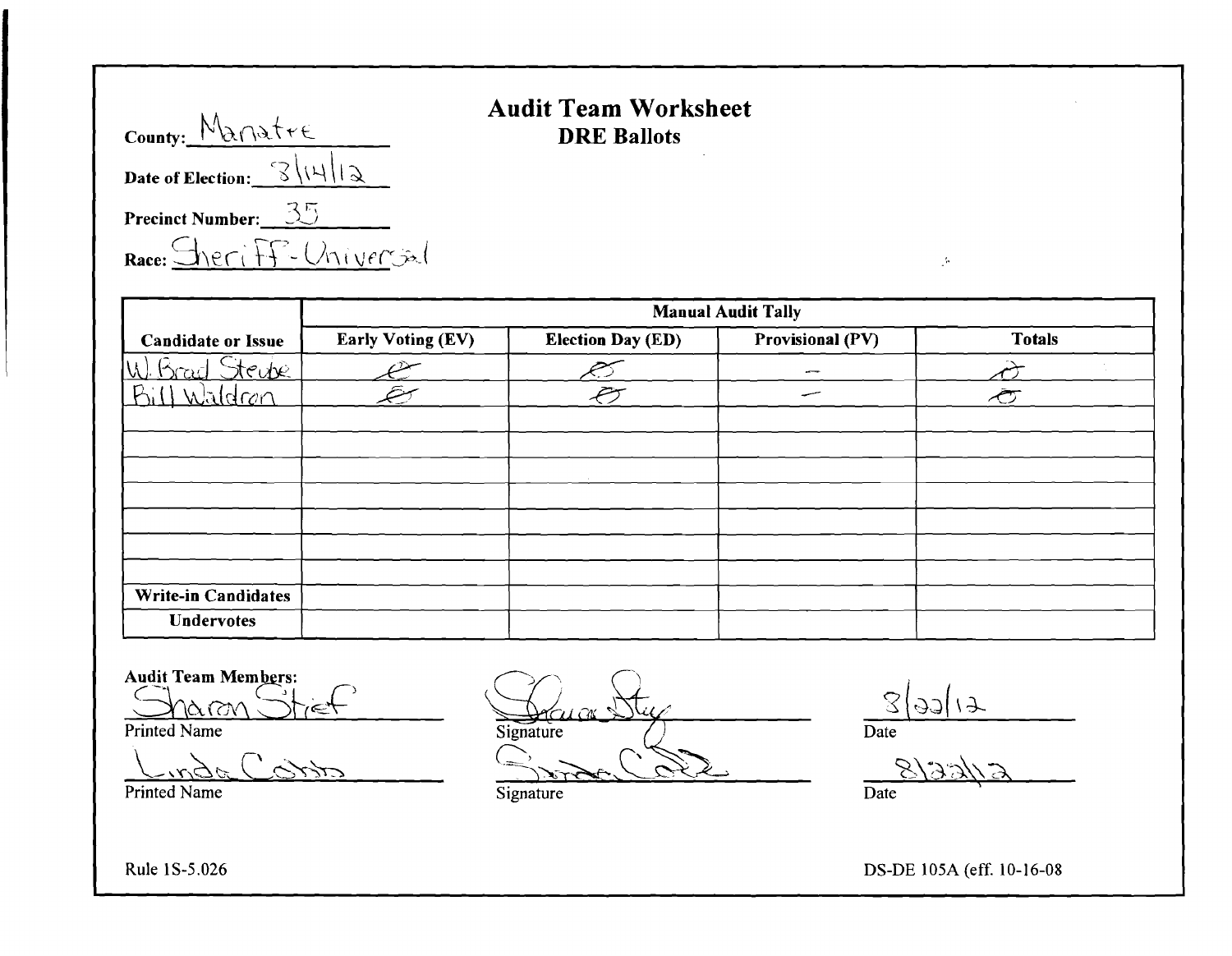### **Precinct Summary**

Race Audited:  $\frac{\mathcal{L}_1 \cdot \mathcal{L}_2 \cdot \mathcal{L}_3 \cdot \mathcal{L}_4}{\mathcal{L}_3 \cdot \mathcal{L}_5 \cdot \mathcal{L}_6}$ *3* <sup>r</sup>Precinct Number: \_----':::....-....:::>\_. - \_' \_

Candidate Name or Issue Choice Voting System Manual Public Difference  $(+ or -)$ Total Tally Total I Total Tally Total<br>W. Bread <del>Stenbe</del> 157 157 -0  $\frac{157}{35}$   $\frac{157}{35}$   $\frac{-0}{-0}$  $B$ ill *Wald Reis*  $\mathbf{r}$ 

| Number of ballots overvoted:    | $\sim$ ( ) |
|---------------------------------|------------|
| Number of ballots undervoted:   |            |
| Number of questionable ballots: | ز است      |

(Attach a separate Precinct Summary for each precinct audited.)

Rule 1S-5.026 DS-DE 106 (eff. 10-16-08)

 $\epsilon_{\rm av}$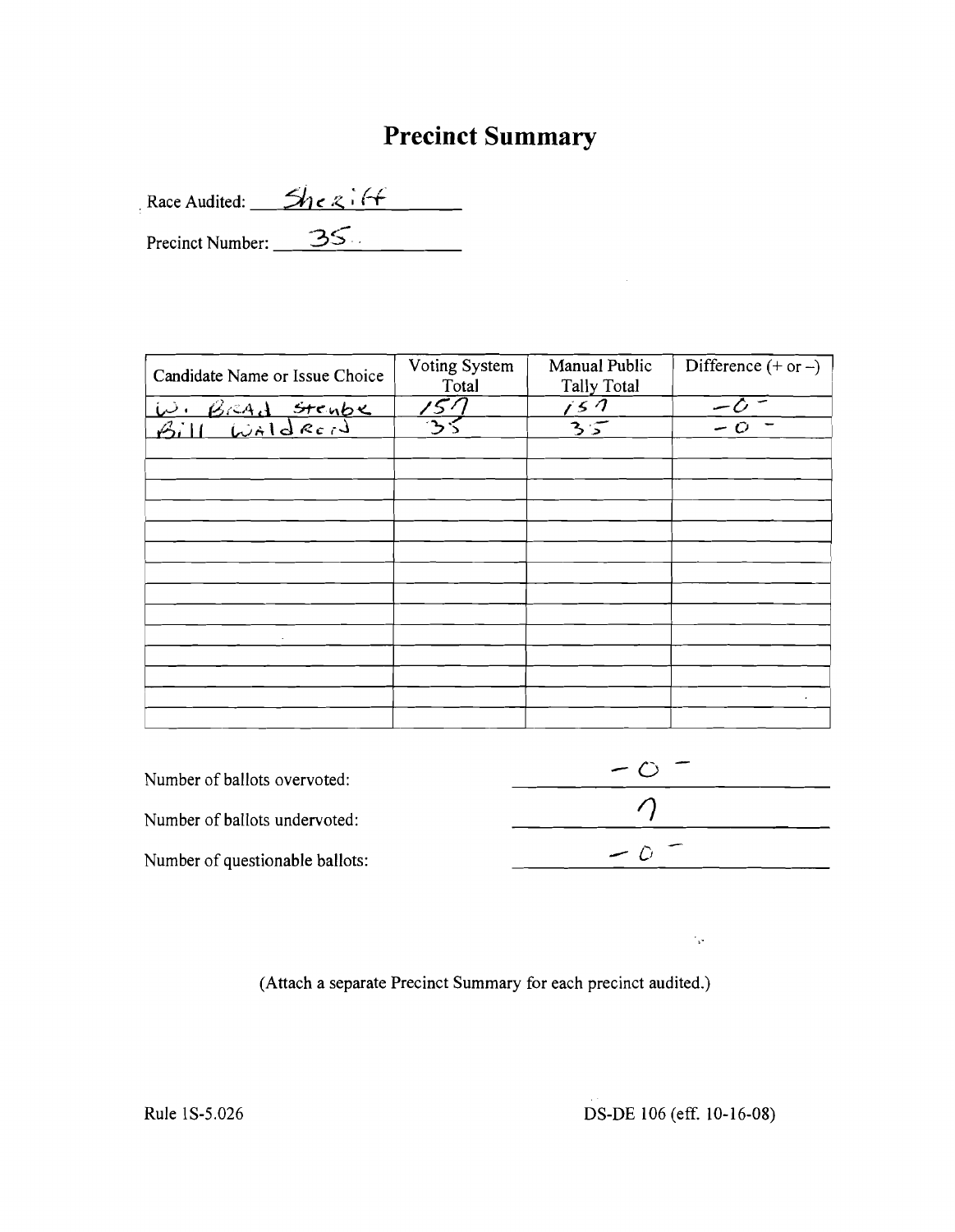County: Monatee

Precinct Number:  $\frac{35}{3}$ 

Race: Sheritt

Date of Election:  $S - (4 - i)$ 

#### **Audit Team Worksheet Marksense Ballots**

**Manual Audit Tally Early Voting (EV) Election Day (ED)** Absentee (AB) Provisional (PV) **Totals Candidate or Issue** W. Bigd step  $\overline{\mathcal{S}}$  $\frac{1}{2}$ てっ  $\gamma_L$  $-\frac{1}{2}$  $311$   $W31$ decre Ч  $\overline{a}$  $10<sup>2</sup>$  $3 <$ Write-in Candidates  $\overline{N}$ *IA*  $NIA$  $L/A$ <u> N | A</u>  $NIA$ Overvotes  $\sim$   $\circ$  $-$  c  $\mathbf{C}$  $-c$ **Undervotes**  $\overline{\phantom{0}}$  $\sim$   $\star$  $\ddot{\mathbf{C}}$  $\boldsymbol{\eta}$  $-c$ **Ouestionable**  $\overline{\phantom{a}}$  $\overline{O}$  - $-C<sub>1</sub>$ - 6 و نا سه

**Andit Team Members:** 

Printed Name<br>Printed Name<br>Christine Palmer

Mund Signature Poling

 $\frac{8}{2}$  /23/12  $\frac{S - 2J - \ell \mathcal{L}}{\text{Date}}$ 

Rule 1S-5.026

DS-DE 105B (eff. 10-16-08)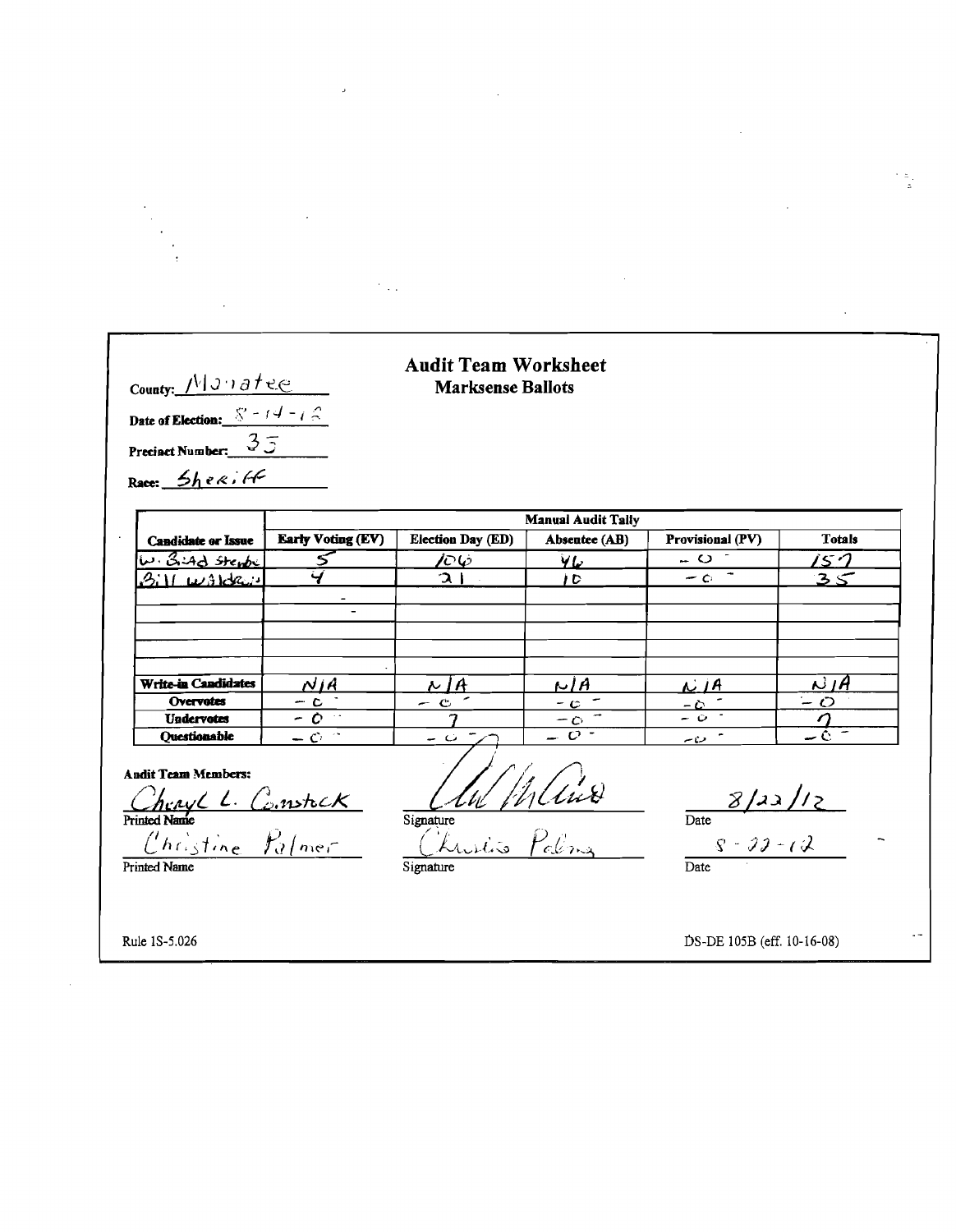## **Precinct Summary**

Race Audited: Precinct Number:  $\overline{\phantom{a}}$  $-5$ 

| Candidate Name or Issue Choice        | Voting System<br>Total | Manual Public<br><b>Tally Total</b> | Difference $(+ or -)$ |
|---------------------------------------|------------------------|-------------------------------------|-----------------------|
|                                       | 155                    | 155                                 |                       |
| <u>w. BRAD STEUBE</u><br>Bill Waldmai | 과 어                    | $\nu$ -G                            |                       |
|                                       |                        |                                     |                       |
|                                       |                        |                                     |                       |
|                                       |                        |                                     |                       |
|                                       |                        |                                     |                       |
|                                       |                        |                                     |                       |
|                                       |                        |                                     |                       |
|                                       |                        |                                     |                       |
|                                       |                        |                                     |                       |
|                                       |                        |                                     |                       |
| $\bullet$                             |                        |                                     |                       |
|                                       |                        |                                     |                       |
|                                       |                        |                                     |                       |
|                                       |                        |                                     |                       |
|                                       |                        |                                     |                       |

Number of ballots overvoted:

Number of ballots undervoted:



 $\zeta_{\rm{p}}$ 

Number of questionable ballots:

(Attach a separate Precinct Summary for each precinct audited.)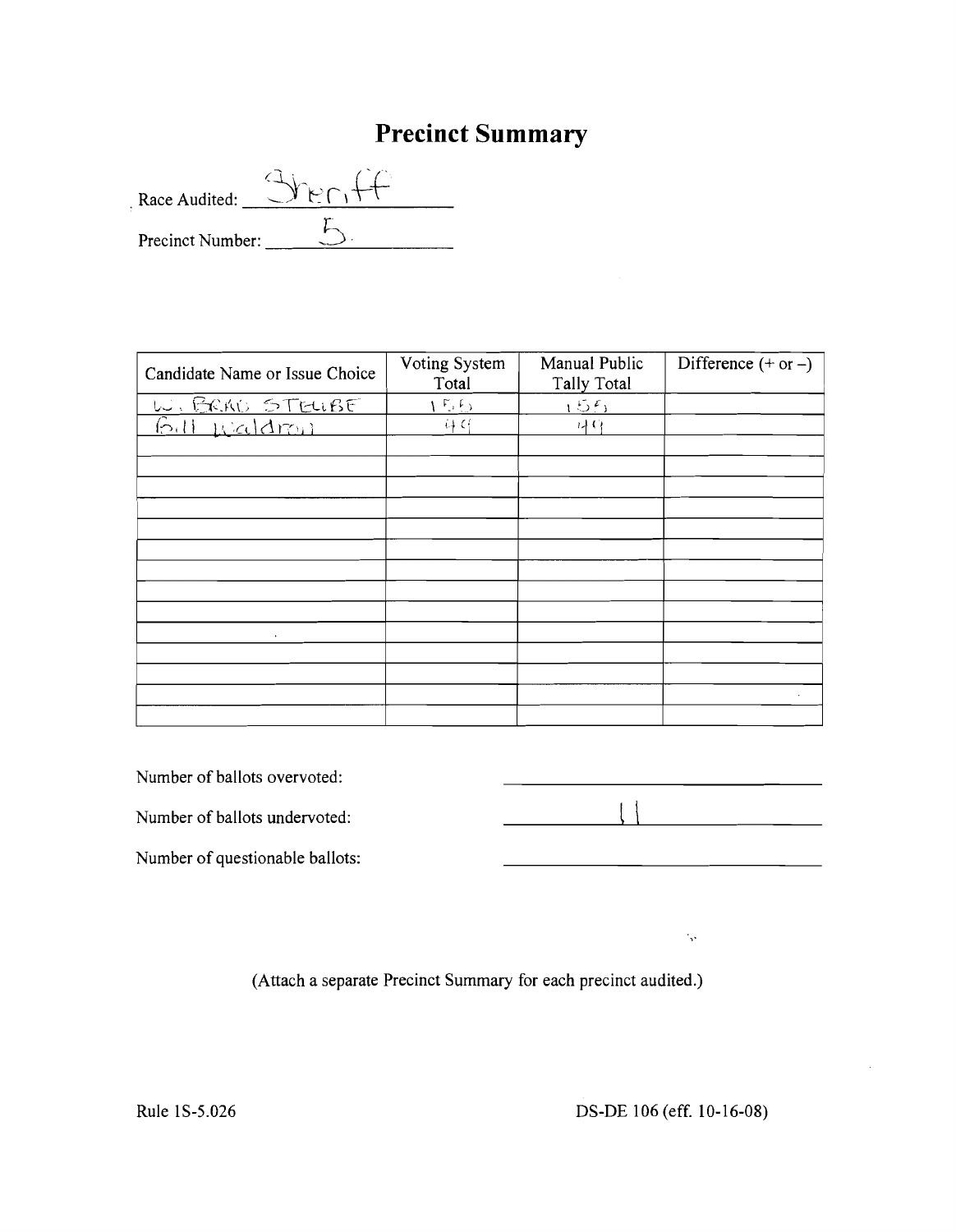| County:<br>Date of Election: Aug. 14 2012<br>Precinct Number:<br>Race: Sizeri |                          | <b>Audit Team Worksheet</b><br><b>Marksense Ballots</b> |                           |                  |               |
|-------------------------------------------------------------------------------|--------------------------|---------------------------------------------------------|---------------------------|------------------|---------------|
|                                                                               |                          |                                                         | <b>Manual Audit Tally</b> |                  |               |
| <b>Candidate or Issue</b>                                                     | <b>Early Voting (EV)</b> | Election Day (ED)                                       | Absentee (AB)             | Provisional (PV) | <b>Totals</b> |
| <u>W. Bud Struke</u>                                                          | О                        | いど                                                      | 35<br>$\overline{13}$     | O                | 155           |
| $6.11$ $k$ alc $m$                                                            | ä,                       |                                                         |                           |                  |               |
| <b>Write-in Candidates</b>                                                    | $\bullet$                |                                                         |                           |                  |               |
| <b>Overvotes</b><br><b>Undervotes</b>                                         |                          |                                                         |                           |                  |               |
| Questionable                                                                  |                          | Ħ                                                       |                           |                  |               |
| <b>Audit Team Members:</b><br>iNN)<br>Printed Name<br>Printed Name            | VelscN                   | Signature<br>Signature                                  | VəzriO                    | Date             |               |

 $\label{eq:2.1} \frac{1}{2} \sum_{i=1}^n \frac{1}{2} \sum_{j=1}^n \frac{1}{2} \sum_{j=1}^n \frac{1}{2} \sum_{j=1}^n \frac{1}{2} \sum_{j=1}^n \frac{1}{2} \sum_{j=1}^n \frac{1}{2} \sum_{j=1}^n \frac{1}{2} \sum_{j=1}^n \frac{1}{2} \sum_{j=1}^n \frac{1}{2} \sum_{j=1}^n \frac{1}{2} \sum_{j=1}^n \frac{1}{2} \sum_{j=1}^n \frac{1}{2} \sum_{j=1}^n \frac{$ 

 $\hat{\mathcal{L}}$ 

 $\mathcal{L}^{\text{max}}_{\text{max}}$  and  $\mathcal{L}^{\text{max}}_{\text{max}}$ 

 $\sim$   $\sim$ 

 $\label{eq:2.1} \mathcal{L}(\mathcal{L}^{\text{max}}_{\mathcal{L}}(\mathcal{L}^{\text{max}}_{\mathcal{L}}(\mathcal{L}^{\text{max}}_{\mathcal{L}}(\mathcal{L}^{\text{max}}_{\mathcal{L}^{\text{max}}_{\mathcal{L}}(\mathcal{L}^{\text{max}}_{\mathcal{L}^{\text{max}}_{\mathcal{L}^{\text{max}}_{\mathcal{L}^{\text{max}}_{\mathcal{L}^{\text{max}}_{\mathcal{L}^{\text{max}}_{\mathcal{L}^{\text{max}}_{\mathcal{L}^{\text{max}}_{\mathcal{L}^{\text{max}}$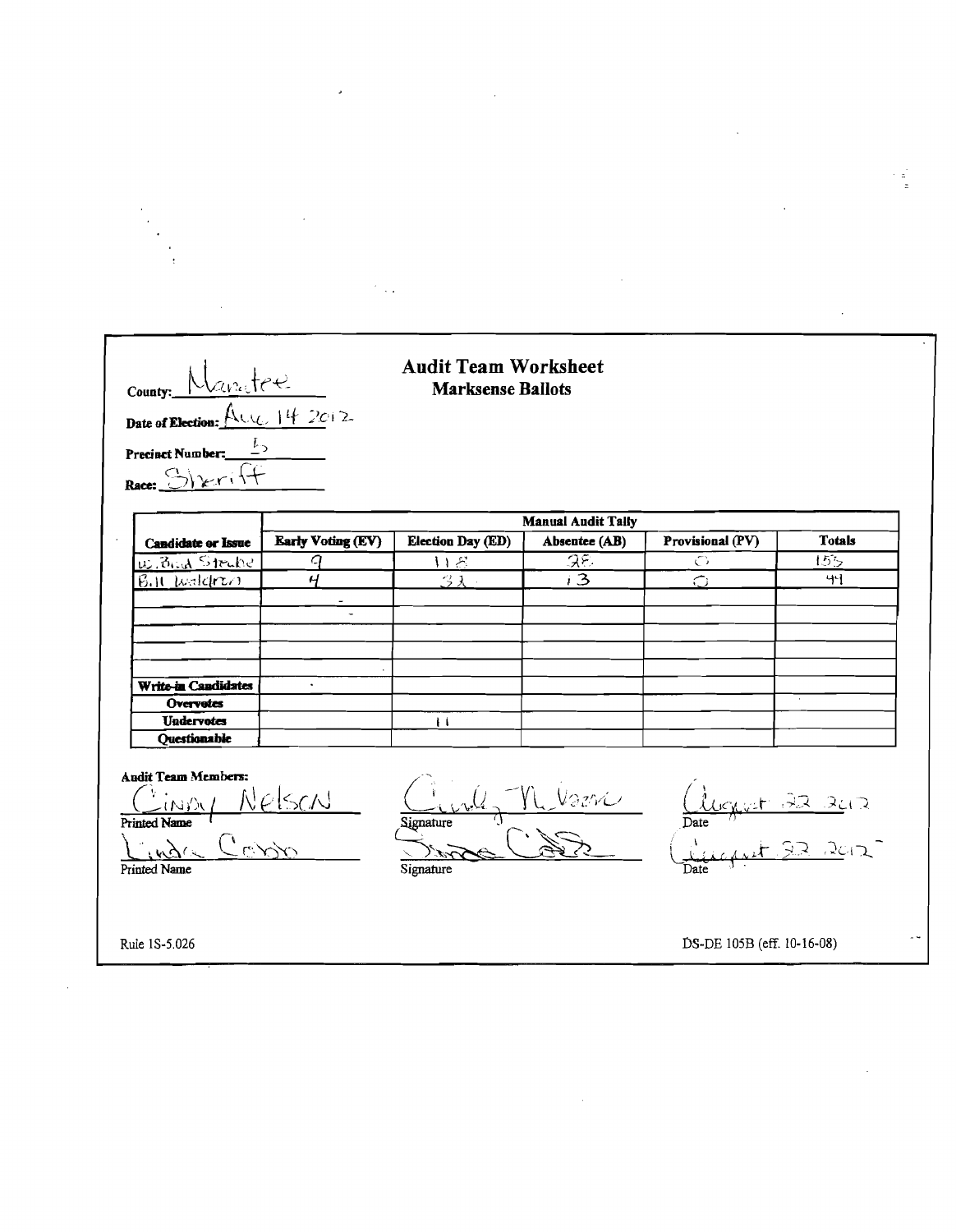# **Precinct** Summary

Race Audited: <u>We stee Cly Slave</u> Precinct Number: \_

| Candidate Name or Issue Choice | Voting System<br>Total                          | Manual Public<br>Tally Total | Difference $(+ or -)$ |
|--------------------------------|-------------------------------------------------|------------------------------|-----------------------|
| <u>Licuid Steabe</u>           | 6/5                                             | ا دا                         |                       |
| $\mathcal{C}^{(r)}$            | $\widetilde{\mathcal{H}}_{\mathcal{L}^{\circ}}$ | -le                          |                       |
|                                |                                                 |                              |                       |
|                                |                                                 |                              |                       |
|                                |                                                 |                              |                       |
|                                |                                                 |                              |                       |
|                                |                                                 |                              |                       |
|                                |                                                 |                              |                       |
|                                |                                                 |                              |                       |
|                                |                                                 |                              |                       |
|                                |                                                 |                              |                       |
| $\cdot$                        |                                                 |                              |                       |
|                                |                                                 |                              |                       |
|                                |                                                 |                              |                       |
|                                |                                                 |                              | $\bullet$             |
|                                |                                                 |                              |                       |

**(Attach a separate Precinct Summary for each precinct audited.)** 

 $\cdot_{\varphi}$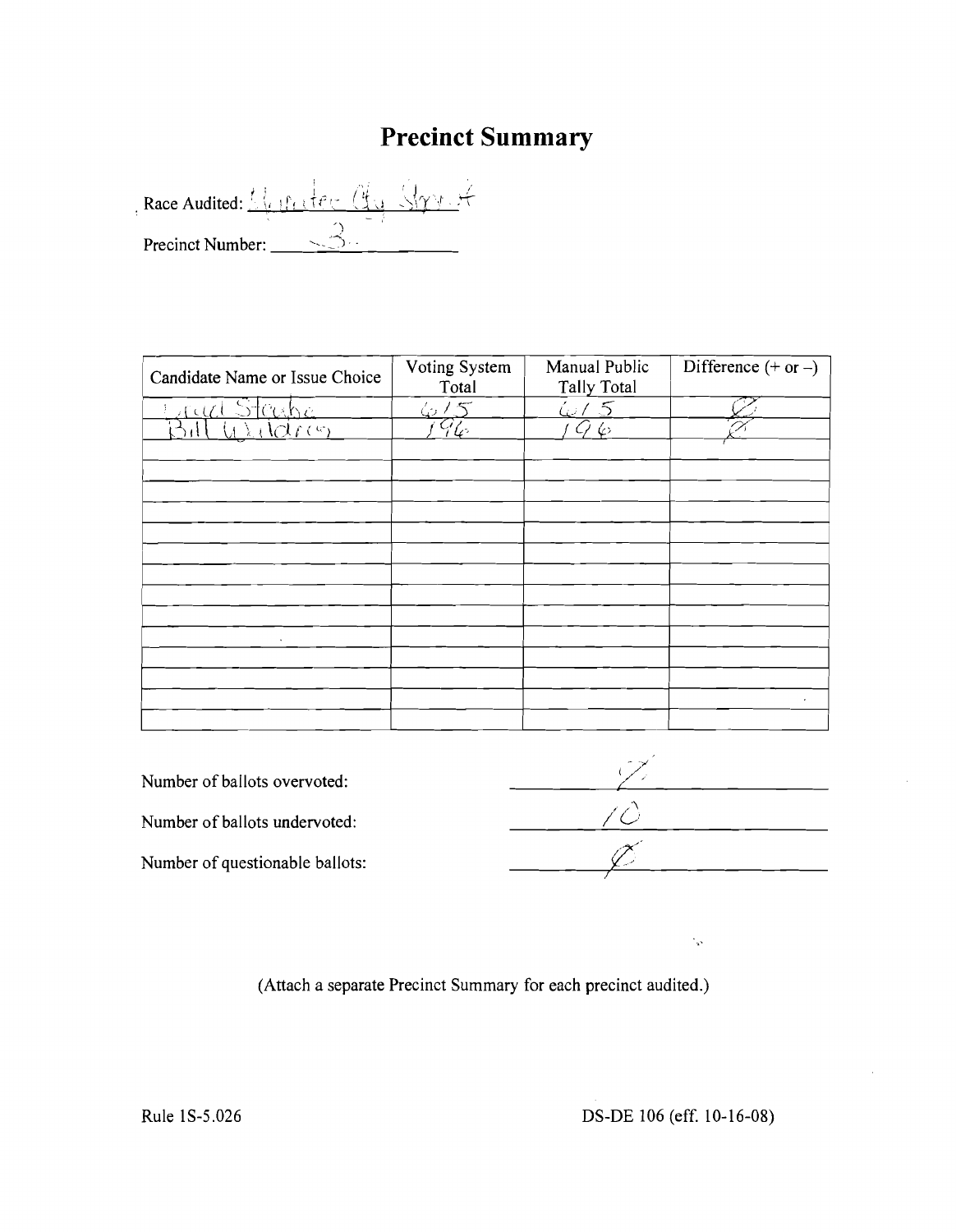| County: Wundeter<br>Date of Election: $S =  C  =  C $<br>Precinct Number:<br>Race: $\frac{\sum_{i=1}^{n}$    |                          | <b>Audit Team Worksheet</b><br><b>Marksense Ballots</b> |                           |                                             |                              |
|--------------------------------------------------------------------------------------------------------------|--------------------------|---------------------------------------------------------|---------------------------|---------------------------------------------|------------------------------|
|                                                                                                              |                          |                                                         | <b>Manual Audit Tally</b> |                                             |                              |
| <b>Candidate or Issue</b>                                                                                    | <b>Early Voting (EV)</b> | Election Day (ED)                                       | Absentee (AB)             | Provisional (PV)                            | <b>Totals</b>                |
| 1002<br>Vildrei                                                                                              |                          | $-356$                                                  |                           | ਨ<br><u>л.,</u><br>$\overline{\mathcal{O}}$ | 6 / O<br>$\vec{\mathcal{G}}$ |
|                                                                                                              |                          |                                                         |                           |                                             |                              |
| <b>Write-in Candidates</b>                                                                                   | أتعركه                   | Z                                                       |                           |                                             |                              |
| Overvotes                                                                                                    | Ø                        |                                                         |                           |                                             |                              |
| <b>Undervotes</b><br><b>Questionable</b>                                                                     |                          | W                                                       |                           |                                             |                              |
| <b>Audit Team Members:</b><br>$2\varepsilon/\!/\varepsilon$<br>Printed Name<br>suicra Tanico<br>Printed Name |                          | Signature<br>Eura férico<br>Signature                   | chell (1. 544             | $\frac{82212}{812212}$<br>Date<br>Date      |                              |

 $\sim$   $\sim$ 

 $\label{eq:2.1} \mathcal{L}(\mathcal{L}^{\text{max}}_{\mathcal{L}}(\mathcal{L}^{\text{max}}_{\mathcal{L}}),\mathcal{L}^{\text{max}}_{\mathcal{L}}(\mathcal{L}^{\text{max}}_{\mathcal{L}}))$ 

 $\mathcal{L}^{(1)}$  .

 $\label{eq:2.1} \mathcal{L}(\mathcal{L}) = \mathcal{L}(\mathcal{L}) = \mathcal{L}(\mathcal{L}) = \mathcal{L}(\mathcal{L}) = \mathcal{L}(\mathcal{L}) = \mathcal{L}(\mathcal{L})$ 

 $\mathcal{O}(10^{10})$ 

 $\hat{\mathcal{F}}$ 

 $\sim$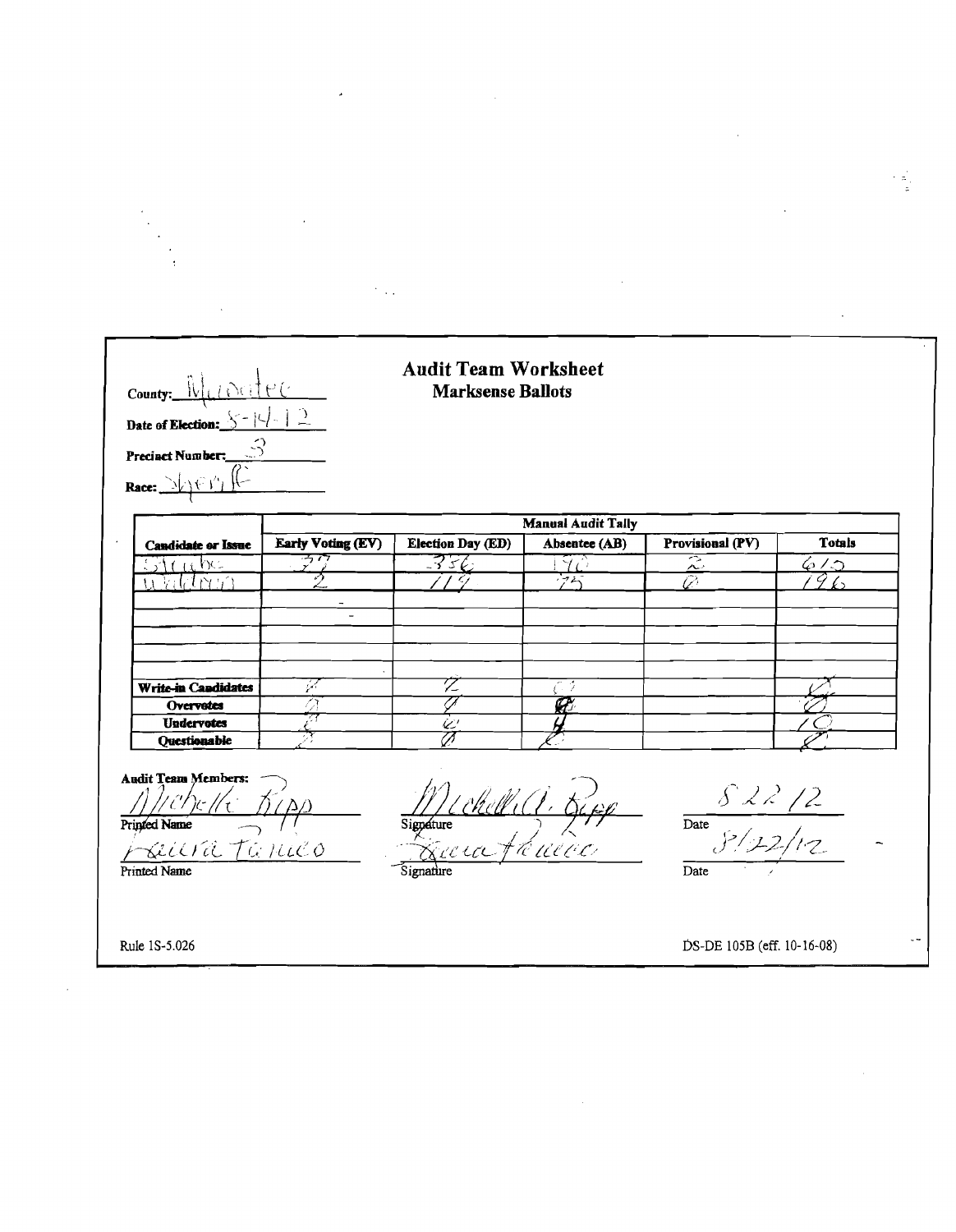| <b>Primary Election</b><br>SOVC For Jurisdiction Wide, All Counters, All Races<br>Sheriff - UNI<br><b>Total Votes</b><br>Times Blank<br>NO. Of<br>W. Brad Steube (REP)<br>Bill Waldron (REP)<br>Reg. Voters<br>Times<br>Voted<br>Over<br>Under<br>Votes<br>Voted<br>Jurisdiction Wide<br>Pct 1 / Piney Point MHP, Rec Hall<br>1316<br>191<br>$\overline{\mathbf{3}}$<br>75.92%<br>Precincts<br>0<br>$\bf{0}$<br>145<br>46<br>24.08%<br>1316<br>79<br>5<br>$\bf{0}$<br>$\bf{0}$<br>77.22%<br>18<br>22.78%<br>Absentee<br>61<br>1316<br>15<br>$\mathbf{0}$<br>$\bf{0}$<br>$\bf{0}$<br>9<br>60.00%<br>40.00%<br>Early Voting<br>6<br>1316<br>$\bf{0}$<br>$\theta$<br>$\bf{0}$<br>$\mathbf 0$<br>Provisional<br>$\Omega$<br>$\Omega$<br>285<br>75.44%<br>24.56%<br>Total<br>1316<br>8<br>$\bf{0}$<br>$\bf{0}$<br>215<br>70<br>Pct 2 / Shadow Brook MHP, Rec Hall<br>3002<br>389<br>111<br>28.53%<br>Precincts<br>8<br>$\bf{0}$<br>$\mathbf{0}$<br>278<br>71.47%<br>3002<br>171<br>49<br>Absentce<br>$\boldsymbol{\Lambda}$<br>$\mathbf{0}$<br>$\bf{0}$<br>122<br>71.35%<br>28.65%<br>3002<br>33<br>8<br>Early Voting<br>$\bf{0}$<br>$\bf{0}$<br>$\bf{0}$<br>25<br>75.76%<br>24.24%<br>Provisional<br>3002<br>$\mathbf{0}$<br>$\overline{0}$<br>$\mathbf 0$<br>$\mathbf{0}$<br>$\bf{0}$<br>$\bf{0}$<br>593<br>$\overline{1}2$<br>28.33%<br>3002<br>$\bf{0}$<br>$\Omega$<br>425<br>71.67%<br>168<br>Total<br>Pct 3 / Parrish Brnch Manatee Cty YMCA<br>4276<br>Precincts<br>505<br>$\bf{0}$<br>$\bf{0}$<br>386<br>76.44%<br>119<br>23.56%<br>6<br>265<br>Absentee<br>4276<br>$\overline{4}$<br>$\mathbf 0$<br>$\overline{0}$<br>190<br>71.70%<br>75<br>28.30%<br>4276<br>39<br>$\overline{0}$<br>94.87%<br>$\overline{2}$<br>5.13%<br>Early Voting<br>$\bf{0}$<br>$\bf{0}$<br>37<br>4276<br>$\overline{2}$<br>$\bf{0}$<br>2 100.00%<br>$\theta$<br>0.00%<br>Provisional<br>$\theta$<br>0<br>10<br>4276<br>811<br>$\mathbf{0}$<br>$\overline{0}$<br>75.83%<br>24.17%<br>Total<br>615<br>196<br>Pct 4 / Duette Fire Rescue Station<br>Precincts<br>555<br>90<br>$\mathbf 0$<br>$\bf{0}$<br>$\mathbf 0$<br>73.33%<br>26.67%<br>66<br>24<br>555<br>39<br>$\bf{0}$<br>$\bf{0}$<br>$\bf{0}$<br>27<br>69.23%<br>12<br>30.77%<br>Absentee<br>555<br>5<br>$\overline{\mathbf{3}}$<br>60.00%<br>$\overline{2}$<br>40.00%<br><b>Early Voting</b><br>$\mathbf 0$<br>$\bf{0}$<br>1<br>555<br>Provisional<br>$\mathbf 0$<br>$\mathbf{0}$<br>$\overline{0}$<br>$\mathbf 0$<br>$\Omega$<br>$\theta$<br>$28.\overline{36\%}$<br>555<br>134<br>$\Omega$<br>$\mathbf{0}$<br>96<br>71.64%<br>38<br>Total<br>$\mathbf{I}$<br>Pct 5 / Terra Ceia VIA Club<br>925<br>150<br>$\overline{11}$<br>$\bf{0}$<br>$\bf{0}$<br>21.33%<br>Precincts<br>118<br>78.67%<br>32 <sub>2</sub><br>925<br>41<br>$\bf{0}$<br>$\bf{0}$<br>$\bf{0}$<br>68.29%<br>31.71%<br>Absentee<br>28<br>13<br>925<br>13<br>$\mathbf 0$<br>$\mathbf 0$<br>$\overline{9}$<br>$\bf{0}$<br>69.23%<br>30.77%<br>Early Voting<br>$\overline{\mathbf{4}}$<br>925<br>$\overline{0}$<br>Provisional<br>$\mathbf{0}$<br>$\Omega$<br>$\mathbf{0}$<br>$\mathbf{0}$<br>$\overline{0}$<br>925<br>204<br>$\overline{11}$<br>$\bf{0}$<br>24.02%<br>Total<br>$\bf{0}$<br>155<br>75.98%<br>49 | Time: 17:41:40 |
|-----------------------------------------------------------------------------------------------------------------------------------------------------------------------------------------------------------------------------------------------------------------------------------------------------------------------------------------------------------------------------------------------------------------------------------------------------------------------------------------------------------------------------------------------------------------------------------------------------------------------------------------------------------------------------------------------------------------------------------------------------------------------------------------------------------------------------------------------------------------------------------------------------------------------------------------------------------------------------------------------------------------------------------------------------------------------------------------------------------------------------------------------------------------------------------------------------------------------------------------------------------------------------------------------------------------------------------------------------------------------------------------------------------------------------------------------------------------------------------------------------------------------------------------------------------------------------------------------------------------------------------------------------------------------------------------------------------------------------------------------------------------------------------------------------------------------------------------------------------------------------------------------------------------------------------------------------------------------------------------------------------------------------------------------------------------------------------------------------------------------------------------------------------------------------------------------------------------------------------------------------------------------------------------------------------------------------------------------------------------------------------------------------------------------------------------------------------------------------------------------------------------------------------------------------------------------------------------------------------------------------------------------------------------------------------------------------------------------------------------------------------------------------------------------------------------------------------------------------------------------------------------------------------------------------------------------------------------------------------------------------------------------------------------------------------------------------------------------------------------------------------------------------------------------------------------------------------------|----------------|
|                                                                                                                                                                                                                                                                                                                                                                                                                                                                                                                                                                                                                                                                                                                                                                                                                                                                                                                                                                                                                                                                                                                                                                                                                                                                                                                                                                                                                                                                                                                                                                                                                                                                                                                                                                                                                                                                                                                                                                                                                                                                                                                                                                                                                                                                                                                                                                                                                                                                                                                                                                                                                                                                                                                                                                                                                                                                                                                                                                                                                                                                                                                                                                                                                 | Page:81 of 272 |
|                                                                                                                                                                                                                                                                                                                                                                                                                                                                                                                                                                                                                                                                                                                                                                                                                                                                                                                                                                                                                                                                                                                                                                                                                                                                                                                                                                                                                                                                                                                                                                                                                                                                                                                                                                                                                                                                                                                                                                                                                                                                                                                                                                                                                                                                                                                                                                                                                                                                                                                                                                                                                                                                                                                                                                                                                                                                                                                                                                                                                                                                                                                                                                                                                 |                |
|                                                                                                                                                                                                                                                                                                                                                                                                                                                                                                                                                                                                                                                                                                                                                                                                                                                                                                                                                                                                                                                                                                                                                                                                                                                                                                                                                                                                                                                                                                                                                                                                                                                                                                                                                                                                                                                                                                                                                                                                                                                                                                                                                                                                                                                                                                                                                                                                                                                                                                                                                                                                                                                                                                                                                                                                                                                                                                                                                                                                                                                                                                                                                                                                                 |                |
|                                                                                                                                                                                                                                                                                                                                                                                                                                                                                                                                                                                                                                                                                                                                                                                                                                                                                                                                                                                                                                                                                                                                                                                                                                                                                                                                                                                                                                                                                                                                                                                                                                                                                                                                                                                                                                                                                                                                                                                                                                                                                                                                                                                                                                                                                                                                                                                                                                                                                                                                                                                                                                                                                                                                                                                                                                                                                                                                                                                                                                                                                                                                                                                                                 |                |
|                                                                                                                                                                                                                                                                                                                                                                                                                                                                                                                                                                                                                                                                                                                                                                                                                                                                                                                                                                                                                                                                                                                                                                                                                                                                                                                                                                                                                                                                                                                                                                                                                                                                                                                                                                                                                                                                                                                                                                                                                                                                                                                                                                                                                                                                                                                                                                                                                                                                                                                                                                                                                                                                                                                                                                                                                                                                                                                                                                                                                                                                                                                                                                                                                 |                |
|                                                                                                                                                                                                                                                                                                                                                                                                                                                                                                                                                                                                                                                                                                                                                                                                                                                                                                                                                                                                                                                                                                                                                                                                                                                                                                                                                                                                                                                                                                                                                                                                                                                                                                                                                                                                                                                                                                                                                                                                                                                                                                                                                                                                                                                                                                                                                                                                                                                                                                                                                                                                                                                                                                                                                                                                                                                                                                                                                                                                                                                                                                                                                                                                                 |                |
|                                                                                                                                                                                                                                                                                                                                                                                                                                                                                                                                                                                                                                                                                                                                                                                                                                                                                                                                                                                                                                                                                                                                                                                                                                                                                                                                                                                                                                                                                                                                                                                                                                                                                                                                                                                                                                                                                                                                                                                                                                                                                                                                                                                                                                                                                                                                                                                                                                                                                                                                                                                                                                                                                                                                                                                                                                                                                                                                                                                                                                                                                                                                                                                                                 |                |
|                                                                                                                                                                                                                                                                                                                                                                                                                                                                                                                                                                                                                                                                                                                                                                                                                                                                                                                                                                                                                                                                                                                                                                                                                                                                                                                                                                                                                                                                                                                                                                                                                                                                                                                                                                                                                                                                                                                                                                                                                                                                                                                                                                                                                                                                                                                                                                                                                                                                                                                                                                                                                                                                                                                                                                                                                                                                                                                                                                                                                                                                                                                                                                                                                 |                |
|                                                                                                                                                                                                                                                                                                                                                                                                                                                                                                                                                                                                                                                                                                                                                                                                                                                                                                                                                                                                                                                                                                                                                                                                                                                                                                                                                                                                                                                                                                                                                                                                                                                                                                                                                                                                                                                                                                                                                                                                                                                                                                                                                                                                                                                                                                                                                                                                                                                                                                                                                                                                                                                                                                                                                                                                                                                                                                                                                                                                                                                                                                                                                                                                                 |                |
|                                                                                                                                                                                                                                                                                                                                                                                                                                                                                                                                                                                                                                                                                                                                                                                                                                                                                                                                                                                                                                                                                                                                                                                                                                                                                                                                                                                                                                                                                                                                                                                                                                                                                                                                                                                                                                                                                                                                                                                                                                                                                                                                                                                                                                                                                                                                                                                                                                                                                                                                                                                                                                                                                                                                                                                                                                                                                                                                                                                                                                                                                                                                                                                                                 |                |
|                                                                                                                                                                                                                                                                                                                                                                                                                                                                                                                                                                                                                                                                                                                                                                                                                                                                                                                                                                                                                                                                                                                                                                                                                                                                                                                                                                                                                                                                                                                                                                                                                                                                                                                                                                                                                                                                                                                                                                                                                                                                                                                                                                                                                                                                                                                                                                                                                                                                                                                                                                                                                                                                                                                                                                                                                                                                                                                                                                                                                                                                                                                                                                                                                 |                |
|                                                                                                                                                                                                                                                                                                                                                                                                                                                                                                                                                                                                                                                                                                                                                                                                                                                                                                                                                                                                                                                                                                                                                                                                                                                                                                                                                                                                                                                                                                                                                                                                                                                                                                                                                                                                                                                                                                                                                                                                                                                                                                                                                                                                                                                                                                                                                                                                                                                                                                                                                                                                                                                                                                                                                                                                                                                                                                                                                                                                                                                                                                                                                                                                                 |                |
|                                                                                                                                                                                                                                                                                                                                                                                                                                                                                                                                                                                                                                                                                                                                                                                                                                                                                                                                                                                                                                                                                                                                                                                                                                                                                                                                                                                                                                                                                                                                                                                                                                                                                                                                                                                                                                                                                                                                                                                                                                                                                                                                                                                                                                                                                                                                                                                                                                                                                                                                                                                                                                                                                                                                                                                                                                                                                                                                                                                                                                                                                                                                                                                                                 |                |
|                                                                                                                                                                                                                                                                                                                                                                                                                                                                                                                                                                                                                                                                                                                                                                                                                                                                                                                                                                                                                                                                                                                                                                                                                                                                                                                                                                                                                                                                                                                                                                                                                                                                                                                                                                                                                                                                                                                                                                                                                                                                                                                                                                                                                                                                                                                                                                                                                                                                                                                                                                                                                                                                                                                                                                                                                                                                                                                                                                                                                                                                                                                                                                                                                 |                |
|                                                                                                                                                                                                                                                                                                                                                                                                                                                                                                                                                                                                                                                                                                                                                                                                                                                                                                                                                                                                                                                                                                                                                                                                                                                                                                                                                                                                                                                                                                                                                                                                                                                                                                                                                                                                                                                                                                                                                                                                                                                                                                                                                                                                                                                                                                                                                                                                                                                                                                                                                                                                                                                                                                                                                                                                                                                                                                                                                                                                                                                                                                                                                                                                                 |                |
|                                                                                                                                                                                                                                                                                                                                                                                                                                                                                                                                                                                                                                                                                                                                                                                                                                                                                                                                                                                                                                                                                                                                                                                                                                                                                                                                                                                                                                                                                                                                                                                                                                                                                                                                                                                                                                                                                                                                                                                                                                                                                                                                                                                                                                                                                                                                                                                                                                                                                                                                                                                                                                                                                                                                                                                                                                                                                                                                                                                                                                                                                                                                                                                                                 |                |
|                                                                                                                                                                                                                                                                                                                                                                                                                                                                                                                                                                                                                                                                                                                                                                                                                                                                                                                                                                                                                                                                                                                                                                                                                                                                                                                                                                                                                                                                                                                                                                                                                                                                                                                                                                                                                                                                                                                                                                                                                                                                                                                                                                                                                                                                                                                                                                                                                                                                                                                                                                                                                                                                                                                                                                                                                                                                                                                                                                                                                                                                                                                                                                                                                 |                |
|                                                                                                                                                                                                                                                                                                                                                                                                                                                                                                                                                                                                                                                                                                                                                                                                                                                                                                                                                                                                                                                                                                                                                                                                                                                                                                                                                                                                                                                                                                                                                                                                                                                                                                                                                                                                                                                                                                                                                                                                                                                                                                                                                                                                                                                                                                                                                                                                                                                                                                                                                                                                                                                                                                                                                                                                                                                                                                                                                                                                                                                                                                                                                                                                                 |                |
|                                                                                                                                                                                                                                                                                                                                                                                                                                                                                                                                                                                                                                                                                                                                                                                                                                                                                                                                                                                                                                                                                                                                                                                                                                                                                                                                                                                                                                                                                                                                                                                                                                                                                                                                                                                                                                                                                                                                                                                                                                                                                                                                                                                                                                                                                                                                                                                                                                                                                                                                                                                                                                                                                                                                                                                                                                                                                                                                                                                                                                                                                                                                                                                                                 |                |
|                                                                                                                                                                                                                                                                                                                                                                                                                                                                                                                                                                                                                                                                                                                                                                                                                                                                                                                                                                                                                                                                                                                                                                                                                                                                                                                                                                                                                                                                                                                                                                                                                                                                                                                                                                                                                                                                                                                                                                                                                                                                                                                                                                                                                                                                                                                                                                                                                                                                                                                                                                                                                                                                                                                                                                                                                                                                                                                                                                                                                                                                                                                                                                                                                 |                |
|                                                                                                                                                                                                                                                                                                                                                                                                                                                                                                                                                                                                                                                                                                                                                                                                                                                                                                                                                                                                                                                                                                                                                                                                                                                                                                                                                                                                                                                                                                                                                                                                                                                                                                                                                                                                                                                                                                                                                                                                                                                                                                                                                                                                                                                                                                                                                                                                                                                                                                                                                                                                                                                                                                                                                                                                                                                                                                                                                                                                                                                                                                                                                                                                                 |                |
|                                                                                                                                                                                                                                                                                                                                                                                                                                                                                                                                                                                                                                                                                                                                                                                                                                                                                                                                                                                                                                                                                                                                                                                                                                                                                                                                                                                                                                                                                                                                                                                                                                                                                                                                                                                                                                                                                                                                                                                                                                                                                                                                                                                                                                                                                                                                                                                                                                                                                                                                                                                                                                                                                                                                                                                                                                                                                                                                                                                                                                                                                                                                                                                                                 |                |
|                                                                                                                                                                                                                                                                                                                                                                                                                                                                                                                                                                                                                                                                                                                                                                                                                                                                                                                                                                                                                                                                                                                                                                                                                                                                                                                                                                                                                                                                                                                                                                                                                                                                                                                                                                                                                                                                                                                                                                                                                                                                                                                                                                                                                                                                                                                                                                                                                                                                                                                                                                                                                                                                                                                                                                                                                                                                                                                                                                                                                                                                                                                                                                                                                 |                |
|                                                                                                                                                                                                                                                                                                                                                                                                                                                                                                                                                                                                                                                                                                                                                                                                                                                                                                                                                                                                                                                                                                                                                                                                                                                                                                                                                                                                                                                                                                                                                                                                                                                                                                                                                                                                                                                                                                                                                                                                                                                                                                                                                                                                                                                                                                                                                                                                                                                                                                                                                                                                                                                                                                                                                                                                                                                                                                                                                                                                                                                                                                                                                                                                                 |                |
|                                                                                                                                                                                                                                                                                                                                                                                                                                                                                                                                                                                                                                                                                                                                                                                                                                                                                                                                                                                                                                                                                                                                                                                                                                                                                                                                                                                                                                                                                                                                                                                                                                                                                                                                                                                                                                                                                                                                                                                                                                                                                                                                                                                                                                                                                                                                                                                                                                                                                                                                                                                                                                                                                                                                                                                                                                                                                                                                                                                                                                                                                                                                                                                                                 |                |
|                                                                                                                                                                                                                                                                                                                                                                                                                                                                                                                                                                                                                                                                                                                                                                                                                                                                                                                                                                                                                                                                                                                                                                                                                                                                                                                                                                                                                                                                                                                                                                                                                                                                                                                                                                                                                                                                                                                                                                                                                                                                                                                                                                                                                                                                                                                                                                                                                                                                                                                                                                                                                                                                                                                                                                                                                                                                                                                                                                                                                                                                                                                                                                                                                 |                |
|                                                                                                                                                                                                                                                                                                                                                                                                                                                                                                                                                                                                                                                                                                                                                                                                                                                                                                                                                                                                                                                                                                                                                                                                                                                                                                                                                                                                                                                                                                                                                                                                                                                                                                                                                                                                                                                                                                                                                                                                                                                                                                                                                                                                                                                                                                                                                                                                                                                                                                                                                                                                                                                                                                                                                                                                                                                                                                                                                                                                                                                                                                                                                                                                                 |                |
|                                                                                                                                                                                                                                                                                                                                                                                                                                                                                                                                                                                                                                                                                                                                                                                                                                                                                                                                                                                                                                                                                                                                                                                                                                                                                                                                                                                                                                                                                                                                                                                                                                                                                                                                                                                                                                                                                                                                                                                                                                                                                                                                                                                                                                                                                                                                                                                                                                                                                                                                                                                                                                                                                                                                                                                                                                                                                                                                                                                                                                                                                                                                                                                                                 |                |
|                                                                                                                                                                                                                                                                                                                                                                                                                                                                                                                                                                                                                                                                                                                                                                                                                                                                                                                                                                                                                                                                                                                                                                                                                                                                                                                                                                                                                                                                                                                                                                                                                                                                                                                                                                                                                                                                                                                                                                                                                                                                                                                                                                                                                                                                                                                                                                                                                                                                                                                                                                                                                                                                                                                                                                                                                                                                                                                                                                                                                                                                                                                                                                                                                 |                |
|                                                                                                                                                                                                                                                                                                                                                                                                                                                                                                                                                                                                                                                                                                                                                                                                                                                                                                                                                                                                                                                                                                                                                                                                                                                                                                                                                                                                                                                                                                                                                                                                                                                                                                                                                                                                                                                                                                                                                                                                                                                                                                                                                                                                                                                                                                                                                                                                                                                                                                                                                                                                                                                                                                                                                                                                                                                                                                                                                                                                                                                                                                                                                                                                                 |                |
|                                                                                                                                                                                                                                                                                                                                                                                                                                                                                                                                                                                                                                                                                                                                                                                                                                                                                                                                                                                                                                                                                                                                                                                                                                                                                                                                                                                                                                                                                                                                                                                                                                                                                                                                                                                                                                                                                                                                                                                                                                                                                                                                                                                                                                                                                                                                                                                                                                                                                                                                                                                                                                                                                                                                                                                                                                                                                                                                                                                                                                                                                                                                                                                                                 |                |
|                                                                                                                                                                                                                                                                                                                                                                                                                                                                                                                                                                                                                                                                                                                                                                                                                                                                                                                                                                                                                                                                                                                                                                                                                                                                                                                                                                                                                                                                                                                                                                                                                                                                                                                                                                                                                                                                                                                                                                                                                                                                                                                                                                                                                                                                                                                                                                                                                                                                                                                                                                                                                                                                                                                                                                                                                                                                                                                                                                                                                                                                                                                                                                                                                 |                |
|                                                                                                                                                                                                                                                                                                                                                                                                                                                                                                                                                                                                                                                                                                                                                                                                                                                                                                                                                                                                                                                                                                                                                                                                                                                                                                                                                                                                                                                                                                                                                                                                                                                                                                                                                                                                                                                                                                                                                                                                                                                                                                                                                                                                                                                                                                                                                                                                                                                                                                                                                                                                                                                                                                                                                                                                                                                                                                                                                                                                                                                                                                                                                                                                                 |                |
|                                                                                                                                                                                                                                                                                                                                                                                                                                                                                                                                                                                                                                                                                                                                                                                                                                                                                                                                                                                                                                                                                                                                                                                                                                                                                                                                                                                                                                                                                                                                                                                                                                                                                                                                                                                                                                                                                                                                                                                                                                                                                                                                                                                                                                                                                                                                                                                                                                                                                                                                                                                                                                                                                                                                                                                                                                                                                                                                                                                                                                                                                                                                                                                                                 |                |
|                                                                                                                                                                                                                                                                                                                                                                                                                                                                                                                                                                                                                                                                                                                                                                                                                                                                                                                                                                                                                                                                                                                                                                                                                                                                                                                                                                                                                                                                                                                                                                                                                                                                                                                                                                                                                                                                                                                                                                                                                                                                                                                                                                                                                                                                                                                                                                                                                                                                                                                                                                                                                                                                                                                                                                                                                                                                                                                                                                                                                                                                                                                                                                                                                 |                |
|                                                                                                                                                                                                                                                                                                                                                                                                                                                                                                                                                                                                                                                                                                                                                                                                                                                                                                                                                                                                                                                                                                                                                                                                                                                                                                                                                                                                                                                                                                                                                                                                                                                                                                                                                                                                                                                                                                                                                                                                                                                                                                                                                                                                                                                                                                                                                                                                                                                                                                                                                                                                                                                                                                                                                                                                                                                                                                                                                                                                                                                                                                                                                                                                                 |                |
|                                                                                                                                                                                                                                                                                                                                                                                                                                                                                                                                                                                                                                                                                                                                                                                                                                                                                                                                                                                                                                                                                                                                                                                                                                                                                                                                                                                                                                                                                                                                                                                                                                                                                                                                                                                                                                                                                                                                                                                                                                                                                                                                                                                                                                                                                                                                                                                                                                                                                                                                                                                                                                                                                                                                                                                                                                                                                                                                                                                                                                                                                                                                                                                                                 |                |
| Pct 6 / Kendrick Auditorium AG Center                                                                                                                                                                                                                                                                                                                                                                                                                                                                                                                                                                                                                                                                                                                                                                                                                                                                                                                                                                                                                                                                                                                                                                                                                                                                                                                                                                                                                                                                                                                                                                                                                                                                                                                                                                                                                                                                                                                                                                                                                                                                                                                                                                                                                                                                                                                                                                                                                                                                                                                                                                                                                                                                                                                                                                                                                                                                                                                                                                                                                                                                                                                                                                           |                |
| 1307<br>$\overline{2}$<br>$\theta$<br>Precincts<br>181<br>$\Omega$<br>139<br>76.80%<br>42<br>23.20%                                                                                                                                                                                                                                                                                                                                                                                                                                                                                                                                                                                                                                                                                                                                                                                                                                                                                                                                                                                                                                                                                                                                                                                                                                                                                                                                                                                                                                                                                                                                                                                                                                                                                                                                                                                                                                                                                                                                                                                                                                                                                                                                                                                                                                                                                                                                                                                                                                                                                                                                                                                                                                                                                                                                                                                                                                                                                                                                                                                                                                                                                                             |                |
| $\mathbf 0$<br>Absentee<br>1307<br>137<br>23.36%<br>$\overline{\phantom{a}}$<br>$\bf{0}$<br>105<br>76.64%<br>32                                                                                                                                                                                                                                                                                                                                                                                                                                                                                                                                                                                                                                                                                                                                                                                                                                                                                                                                                                                                                                                                                                                                                                                                                                                                                                                                                                                                                                                                                                                                                                                                                                                                                                                                                                                                                                                                                                                                                                                                                                                                                                                                                                                                                                                                                                                                                                                                                                                                                                                                                                                                                                                                                                                                                                                                                                                                                                                                                                                                                                                                                                 |                |
| 1307<br>14<br>$\bf{0}$<br>6<br>42.86%<br>Early Voting<br>$\mathbf{I}$<br>$\bf{0}$<br>8<br>57.14%                                                                                                                                                                                                                                                                                                                                                                                                                                                                                                                                                                                                                                                                                                                                                                                                                                                                                                                                                                                                                                                                                                                                                                                                                                                                                                                                                                                                                                                                                                                                                                                                                                                                                                                                                                                                                                                                                                                                                                                                                                                                                                                                                                                                                                                                                                                                                                                                                                                                                                                                                                                                                                                                                                                                                                                                                                                                                                                                                                                                                                                                                                                |                |
| 1307<br>Provisional<br>$\mathbf 0$<br>$\bf{0}$<br>$\bf{0}$<br>$\theta$<br>0<br>$\bf{0}$                                                                                                                                                                                                                                                                                                                                                                                                                                                                                                                                                                                                                                                                                                                                                                                                                                                                                                                                                                                                                                                                                                                                                                                                                                                                                                                                                                                                                                                                                                                                                                                                                                                                                                                                                                                                                                                                                                                                                                                                                                                                                                                                                                                                                                                                                                                                                                                                                                                                                                                                                                                                                                                                                                                                                                                                                                                                                                                                                                                                                                                                                                                         |                |
| 332<br>$\overline{4}$<br>$\mathbf{0}$<br>252<br>75.90%<br>24.10%<br>Total<br>1307<br>$\mathbf 0$<br>80                                                                                                                                                                                                                                                                                                                                                                                                                                                                                                                                                                                                                                                                                                                                                                                                                                                                                                                                                                                                                                                                                                                                                                                                                                                                                                                                                                                                                                                                                                                                                                                                                                                                                                                                                                                                                                                                                                                                                                                                                                                                                                                                                                                                                                                                                                                                                                                                                                                                                                                                                                                                                                                                                                                                                                                                                                                                                                                                                                                                                                                                                                          |                |
| Pct 7 / Palmetto Point Civic Association                                                                                                                                                                                                                                                                                                                                                                                                                                                                                                                                                                                                                                                                                                                                                                                                                                                                                                                                                                                                                                                                                                                                                                                                                                                                                                                                                                                                                                                                                                                                                                                                                                                                                                                                                                                                                                                                                                                                                                                                                                                                                                                                                                                                                                                                                                                                                                                                                                                                                                                                                                                                                                                                                                                                                                                                                                                                                                                                                                                                                                                                                                                                                                        |                |
| $\bf{0}$<br>217<br>$\ddot{\mathbf{0}}$<br>$^{\circ}$<br>56<br>Precincts<br>1564<br>161<br>74.19%<br>25.81%                                                                                                                                                                                                                                                                                                                                                                                                                                                                                                                                                                                                                                                                                                                                                                                                                                                                                                                                                                                                                                                                                                                                                                                                                                                                                                                                                                                                                                                                                                                                                                                                                                                                                                                                                                                                                                                                                                                                                                                                                                                                                                                                                                                                                                                                                                                                                                                                                                                                                                                                                                                                                                                                                                                                                                                                                                                                                                                                                                                                                                                                                                      |                |
| 1564<br>74<br>$\overline{\mathbf{2}}$<br>0<br>$\bf{0}$<br>75.68%<br>18<br>24.32%<br>Absentee<br>56                                                                                                                                                                                                                                                                                                                                                                                                                                                                                                                                                                                                                                                                                                                                                                                                                                                                                                                                                                                                                                                                                                                                                                                                                                                                                                                                                                                                                                                                                                                                                                                                                                                                                                                                                                                                                                                                                                                                                                                                                                                                                                                                                                                                                                                                                                                                                                                                                                                                                                                                                                                                                                                                                                                                                                                                                                                                                                                                                                                                                                                                                                              |                |
| $\bf{0}$<br>$\overline{0}$<br>9<br>90.00%<br>1564<br>10<br>$\mathbf{0}$<br>10.00%<br>Early Voting<br>-1                                                                                                                                                                                                                                                                                                                                                                                                                                                                                                                                                                                                                                                                                                                                                                                                                                                                                                                                                                                                                                                                                                                                                                                                                                                                                                                                                                                                                                                                                                                                                                                                                                                                                                                                                                                                                                                                                                                                                                                                                                                                                                                                                                                                                                                                                                                                                                                                                                                                                                                                                                                                                                                                                                                                                                                                                                                                                                                                                                                                                                                                                                         |                |
| $\bf{0}$<br>$\mathbf{0}$<br>1564<br>$\theta$<br>$\bf{0}$<br>$\mathbf 0$<br>Provisional<br>$\mathbf 0$                                                                                                                                                                                                                                                                                                                                                                                                                                                                                                                                                                                                                                                                                                                                                                                                                                                                                                                                                                                                                                                                                                                                                                                                                                                                                                                                                                                                                                                                                                                                                                                                                                                                                                                                                                                                                                                                                                                                                                                                                                                                                                                                                                                                                                                                                                                                                                                                                                                                                                                                                                                                                                                                                                                                                                                                                                                                                                                                                                                                                                                                                                           |                |
| $\overline{301}$<br>$\overline{c}$<br>0<br>$\overline{0}$<br>1564<br>$\overline{75}$<br>24.92%<br>Total<br>226<br>75.08%                                                                                                                                                                                                                                                                                                                                                                                                                                                                                                                                                                                                                                                                                                                                                                                                                                                                                                                                                                                                                                                                                                                                                                                                                                                                                                                                                                                                                                                                                                                                                                                                                                                                                                                                                                                                                                                                                                                                                                                                                                                                                                                                                                                                                                                                                                                                                                                                                                                                                                                                                                                                                                                                                                                                                                                                                                                                                                                                                                                                                                                                                        |                |
| Pct 8 / Tropic Isles Co-op, Yacht Club                                                                                                                                                                                                                                                                                                                                                                                                                                                                                                                                                                                                                                                                                                                                                                                                                                                                                                                                                                                                                                                                                                                                                                                                                                                                                                                                                                                                                                                                                                                                                                                                                                                                                                                                                                                                                                                                                                                                                                                                                                                                                                                                                                                                                                                                                                                                                                                                                                                                                                                                                                                                                                                                                                                                                                                                                                                                                                                                                                                                                                                                                                                                                                          |                |